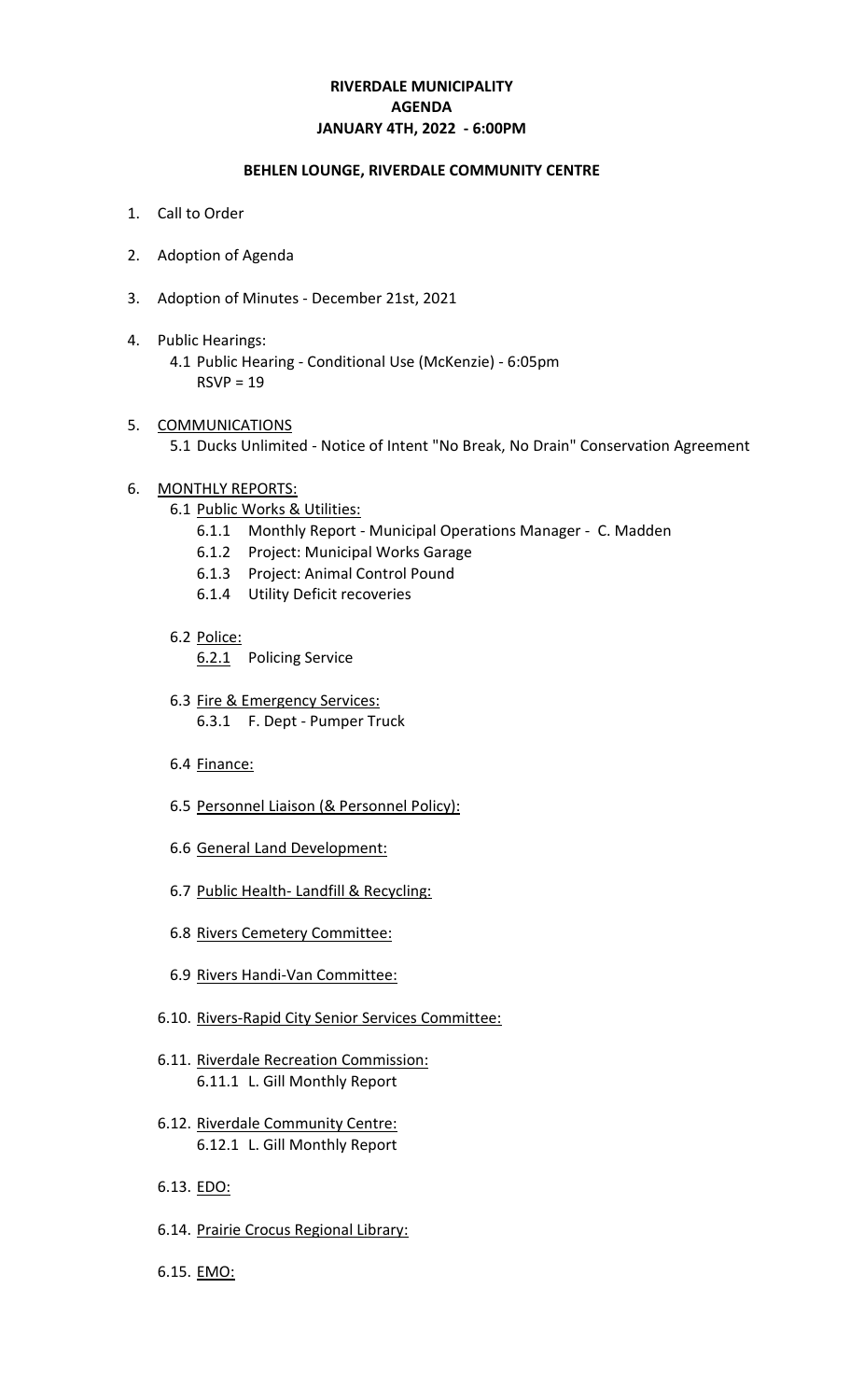- 6.16. Riverdale Planning District: 6.16.1 Application for Conditional Use CU-22-01
- 6.17. Riverdale CDC:
- 6.18. Rolling Dale Board:
- 6.19. Midwest Weed District:
- 6.20. Assiniboine West Watershed District 6.21.1 Oak River / Lower Little Saskatchewan River
- 6.21. Central Assiniboine Watershed District 6.22.1 Epinette/Willow Subdistrict
- 7. UNFINISHED BUSINESS:
- 8. NEW BUSINESS: 8.1 Set Date for 2022 Budget Meeting
- 9. CONSIDERATION OF BY-LAWS:
- 10. COUNCILLOR'S REMARKS & SUGGESTIONS:
- 11. MAYOR'S REMARKS & SUGGESTIONS:
- 12. CHIEF ADMINISTRATIVE OFFICER'S REPORT:
- 13. ADJOURNMENT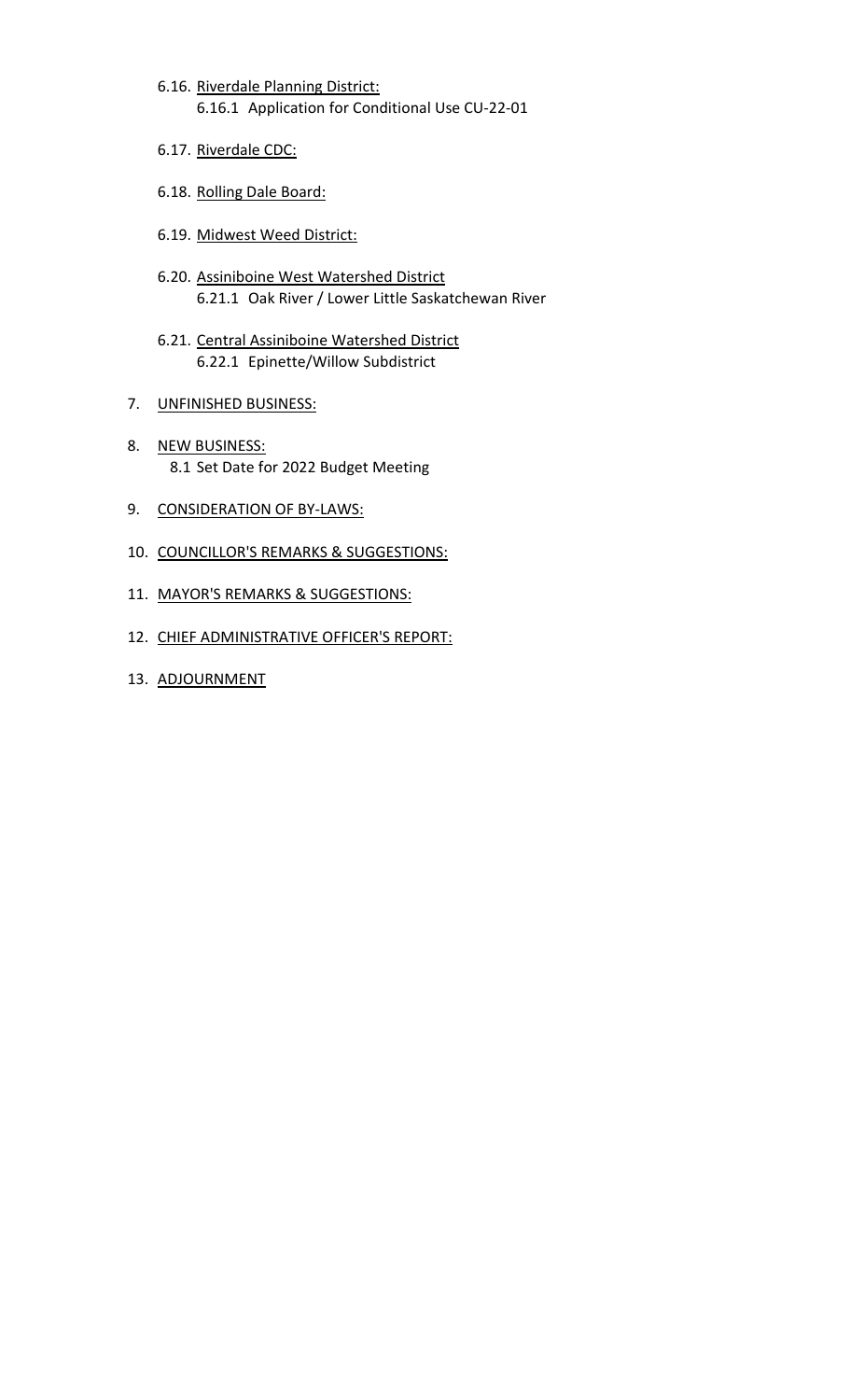# **RIVERDALE MUNICIPALITY**

The minutes of the regular meeting of Council for Riverdale Municipality held in the Behlen Lounge, Riverdale Community Centre on the 4<sup>th</sup> day of January 2022.

Mayor Todd Gill called the meeting to order at 6:00 p.m. with the following members of Council in attendance:

Councillor Ian Dyer Councillor Alastair McFadden Councillor David Creighton Councillor Ken Tait Councillor Dave Falkevitch

Via Teleconference Councillor Everett Smith

Chief Administrative Officer Kat Bridgeman recorded the minutes.

No. 01-22 GILL-MCFADDEN Be It Resolved that the regular meeting agenda dated January 4<sup>th</sup>, 2022 be adopted as presented;

Be It Further Resolved that the agenda form part of the minutes.

#### CARRIED

No. 02-22 FALKEVITCH-TAIT Be It Resolved that the minutes of December 21<sup>st</sup>, 2021 be adopted as circulated.

#### CARRIED

### **4. PUBLIC HEARING:**

4.1 Public Hearing – Conditional Use Application – 6:05pm

No. 03-22 SMITH-DYER Be It Resolved That the Council for Riverdale Municipality recess the Regular Meeting of Council at 6:05 pm to sit as a Public Hearing to hear representation on an application for conditional use.

#### CARRIED

No. 04-22 CREIGHTON-FALKEVITCH Be It Resolved that Council Close the Public Hearing and re-open the regular meeting at 6:45 pm.

#### CARRIED

**5. COMMUNICATIONS:** 5.1 Ducks Unlimited – Notice of Intent – Reviewed & filed

# **6. MONTHLY REPORTS:**

**6.1 Public Works & Utilities**

6.4.1 Utility Deficit recoveries – further review required

- **6.2 Police**
- **6.3 Fire & Emergency Services** 6.3.1 F. Dept – Pumper Truck – for Budget deliberations
- **6.4 Finance**
- **6.5 Personnel Liaison**
- **6.6 General Land Development**
- **6.7 Public Health – Landfill & Recycling**